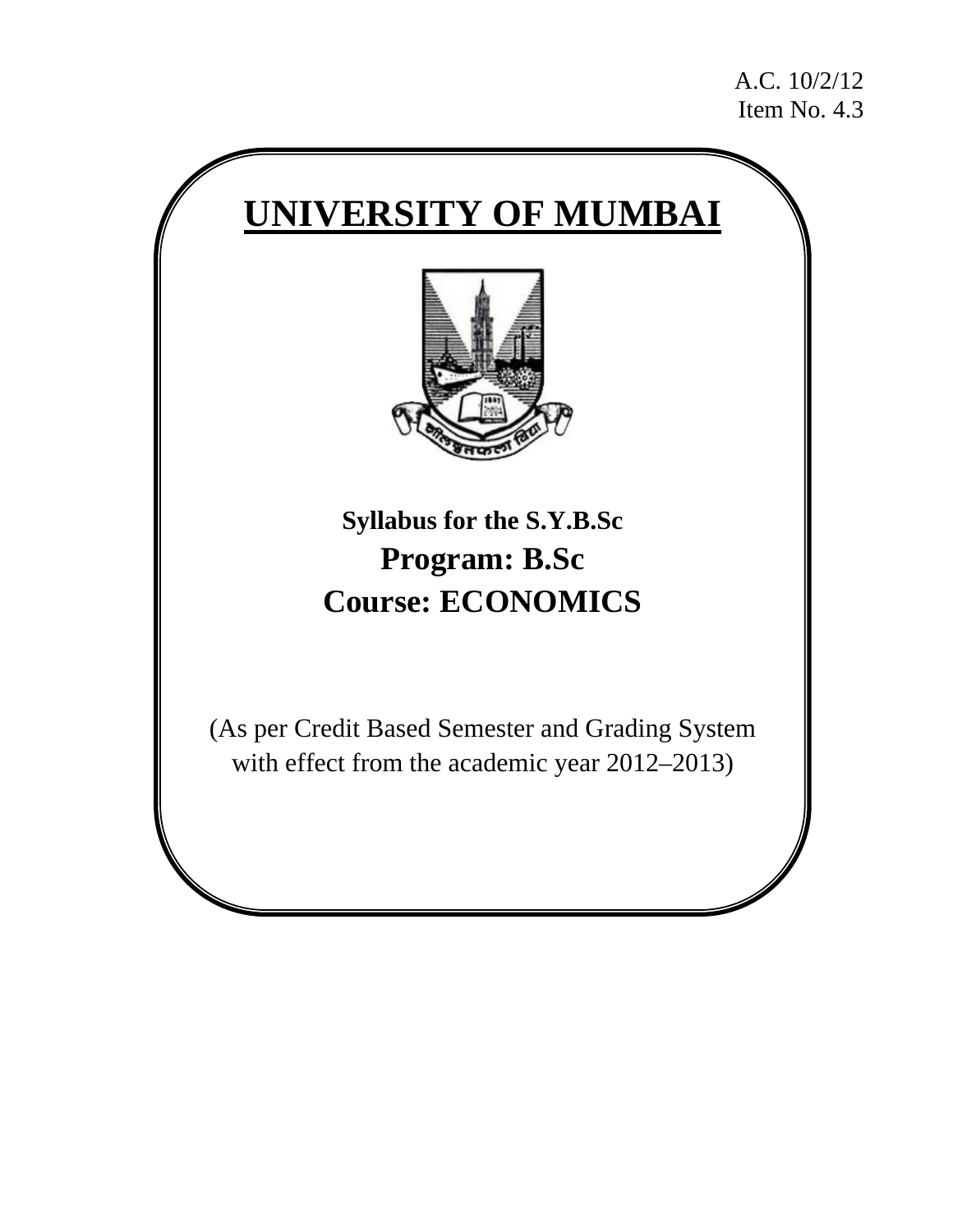#### **COURSE CODE: USECO-301: ADVANCE ECONOMIC THEORY-I**

**Preamble:** The paper deals with four areas of Economics: Microeconomics, Macroeconomics including Open- economy macroeconomics, International Trade Theory and Public Economics.

SEMESTER–III is devoted to Microeconomics and begins with the analysis of Oligopolistic markets since perfectly competitive and monopolistically competitive markets forms have been dealt with in the earlier paper (Paper I) of the course. Game Theory and Economics of Information have been introduced and adequately dealt with in Section.

#### **UNIT-I: Price and Output Determination under Oligopoly (10 Lectures)**

Features of Oligopoly Market, Cournot's Model, Kinked Demand Curve Hypothesis,

Collusion: Cartels and Price Leadership, Game Theory: Nash Equilibrium and

Prisoner's Dilemma

#### **UNIT-II: Theory of Factor Pricing (11 Lectures )**

 Factor Pricing in Perfectly and Imperfectly Competitive Markets, Economic Rent, Wage Determination under Collective Bargaining, Bilateral Monopoly, Loanable Fund Theory, Risk Uncertainty and Profit

#### **UNIT-III: General Equilibrium and Social Welfare (12 Lectures)**

Interdependence in the Economy – General Equilibrium and its Existence-The Pareto

 Optimality Condition of Social Welfare, Marginal Conditions for Pareto Optimal Resource Allocation, Perfect Competition and Pareto Optimality

#### **UNIT-IV: Economics of Information (12 Lectures)**

Economics of Search: Search Costs, Information Failure and Missing Markets

 Asymmetric Information: The Market for Lemons: Adverse Selection: Insurance Markets, Market Signaling, The Problem of Moral Hazard, The Principal-Agent Problem, Efficiency Wage Theory.

#### **References**

1. Koutsoyannis R, (2009)Modern Microeconomics, Macmillan, London.

2. Salvatore D, (2006): Microeconomics: Theory and Applications , New Delhi Oxford, University Press.

3. Eric Rasmusen, (2007), Games and Information, Oxford: Blackwell Publishing

4. H. R. Varian, (1992), Microeconomic Analysis, WW Norton & Co.

5. Beg M A & Dash M K (2010): Managerial Economics, Ane Books Pvt. Ltd.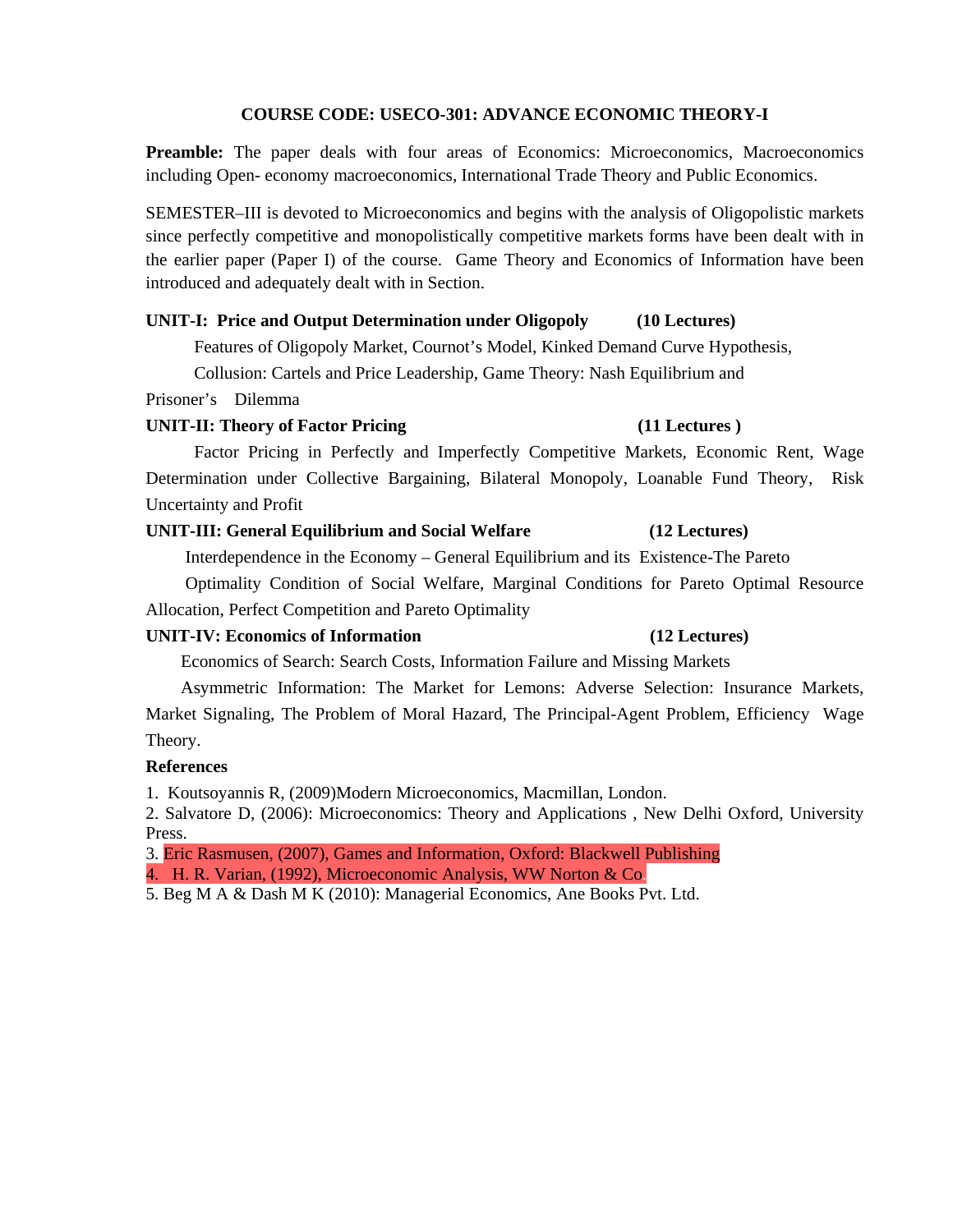# **COURSE CODE: USECO-302: GROWTH AND DEVELOPMENT-I**

*Preamble*: The two papers on growth and development aim at introducing concepts, theories, processes and policies regarding growth and development. The meaning of development as it has evolved over the years is clarified. The contemporary as well as classic theories of growth, development and underdevelopment are considered in detail. Theories and issues related to population, poverty and human resources are considered. Urban and rural aspects of the development process are studied and so too are the international aspects of development. The approach has been to cover all important areas of development economics.

# **UNIT-I:**Meaning of Development (12)

Development and related concepts: economic growth, economic development, human development, sustainable development, Sen's views on development, Millennium Development Goals (MDGs); Measurement: Income indicators and their limitations, Human Development Index, Gender-related Development Index.

# **UNIT-II:**Theories of Development (14)

Rostow's stages of growth, Big push, Critical Minimum Effort, Coordination Failure and Multiple equilibria, Harrod-Domar growth model, Structural change and Lewis' model of unlimited supplies of labour, Solow's growth theory, Schumpeter's theory of development.

# **UNIT-III:**Issues in Development (10)

Rural-urban divide, development and environment, inclusive growth, rural credit, microfinance, infrastructure in development.

# **UNIT-IV:**Poverty, Inequality and Development (14)

Measurement of poverty, Head-Count Index and Poverty Gap Indices, policy options for alleviation of poverty, measurement of income inequality, economic growth and income inequality – Kuznet's inverted U hypothesis, impact of inequality on development.

# **References**:

- 1. Todaro, Michael P. and Stephen C. Smith. *Economic Development*, 8e. Delhi: Pearson Education, 2003.
- 2. Misra, S.K. and Puri. *Growth and Development*. Mumbai: Himalaya Publishers, 2005.
- 3. Thirlwall, A.P. *Growth and Development* 8e*.*New York: Palgrave MacMillan, 2005.
- 4. Meier, Gerald M. and James E. Rauch. *Leading Issues in Economic Development,* 8e*.* New Delhi: OxfordUniv. Press, 2006.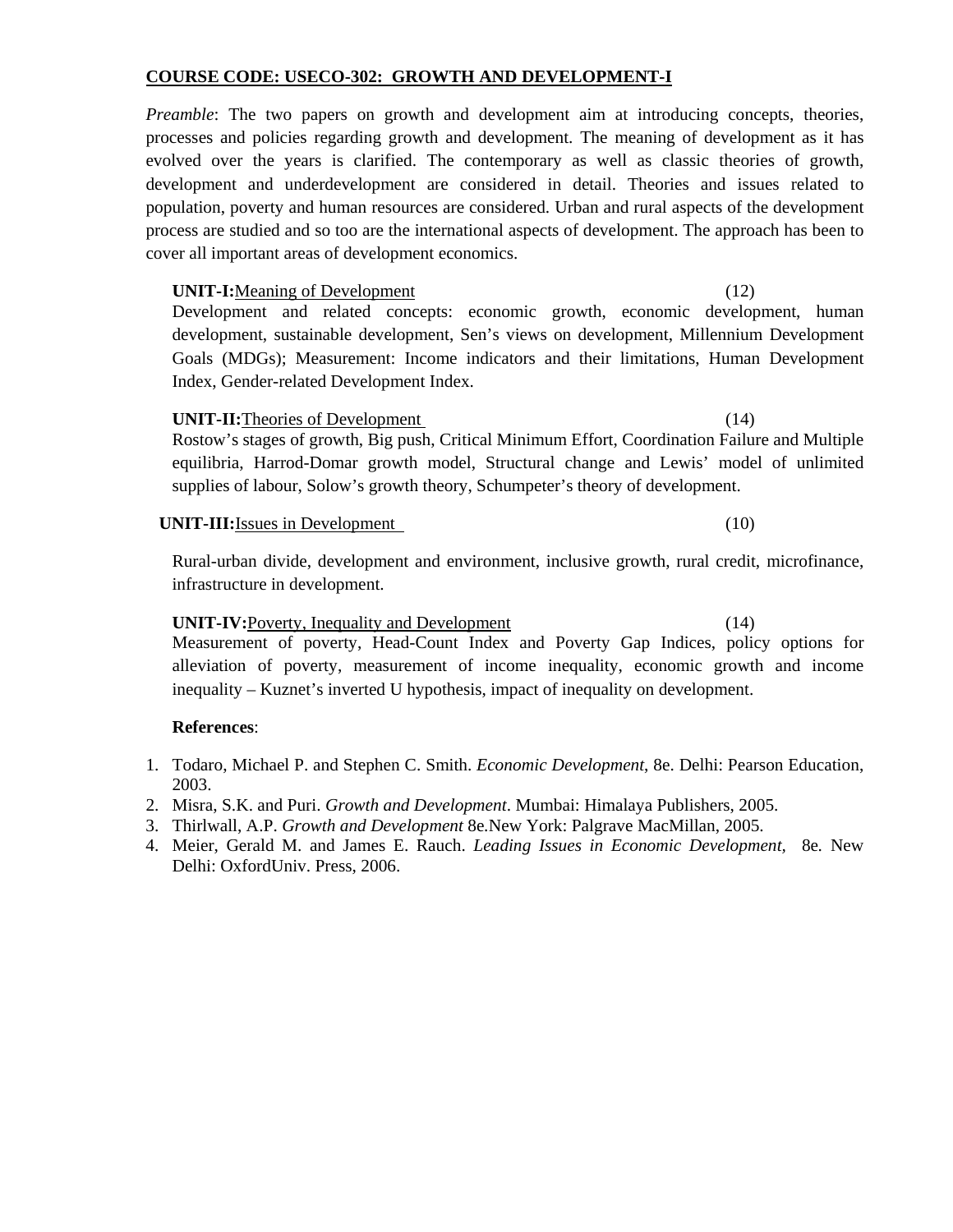#### **Scheme of Examination:**

The performance of the learners shall be evaluated into two parts. The learner's performance shall be assessed by Internal Assessment with 40% marks in the first part by conducting the Semester End Examinations with 60% marks in the second part. The allocation of marks for the Internal Assessment and Semester End Examinations are as shown below:-

### **( A ) Internal Assessment: 40 Marks (40%)**

| Sr. No | Evaluation type                                                                                                                                    | <b>Marks</b>   |
|--------|----------------------------------------------------------------------------------------------------------------------------------------------------|----------------|
|        | Two Assignments/Case study/Project                                                                                                                 | 20             |
|        | One Periodical class Test                                                                                                                          |                |
| 3      | Active participation in routine class instructional deliveries (case studies/<br>seminars//presentation)                                           | 0.5            |
| 4      | Overall conduct as a responsible student, mannerism and articulation and<br>exhibit of leadership qualities in organizing related academic actives | 0 <sub>5</sub> |

### **(B) External Theory examination: 60 Marks (60%)**

| Max. Marks: 60 |                                          | <b>Question Paper Pattern Semester End Examination</b> | Time: 2 hours |
|----------------|------------------------------------------|--------------------------------------------------------|---------------|
|                |                                          |                                                        |               |
| Note:          |                                          | 1. All questions are <b>COMPULSORY</b>                 |               |
|                | 2. Each question carries 15 marks.       |                                                        |               |
|                |                                          | 3. Draw neat diagrams wherever necessary               |               |
|                | Q.1. Answer the following: (From Unit-I) |                                                        |               |
|                | A                                        | (8)                                                    |               |
|                | B                                        | (7)                                                    |               |
|                | <b>OR</b>                                |                                                        |               |
|                | B                                        | (7)                                                    |               |
|                | Q.2. Answer the following:               | (From Unit-II)                                         |               |
|                | A                                        | (8)                                                    |               |
|                | B                                        | (7)                                                    |               |
|                | <b>OR</b>                                |                                                        |               |
|                | B                                        | (7)                                                    |               |
|                | Q.3. Answer the following:               | (From Unit-III)                                        |               |
|                | A                                        |                                                        | (8)           |
|                | B                                        | (7)                                                    |               |
|                | <b>OR</b>                                |                                                        |               |
|                | B                                        | (7)                                                    |               |
|                | Q.4. Answer the following:               | (From Unit-IV)                                         |               |
|                | A                                        | (8)                                                    |               |
|                | B                                        | (7)                                                    |               |
|                | <b>OR</b>                                |                                                        |               |
|                | B                                        | (7)                                                    |               |
|                |                                          | *********                                              |               |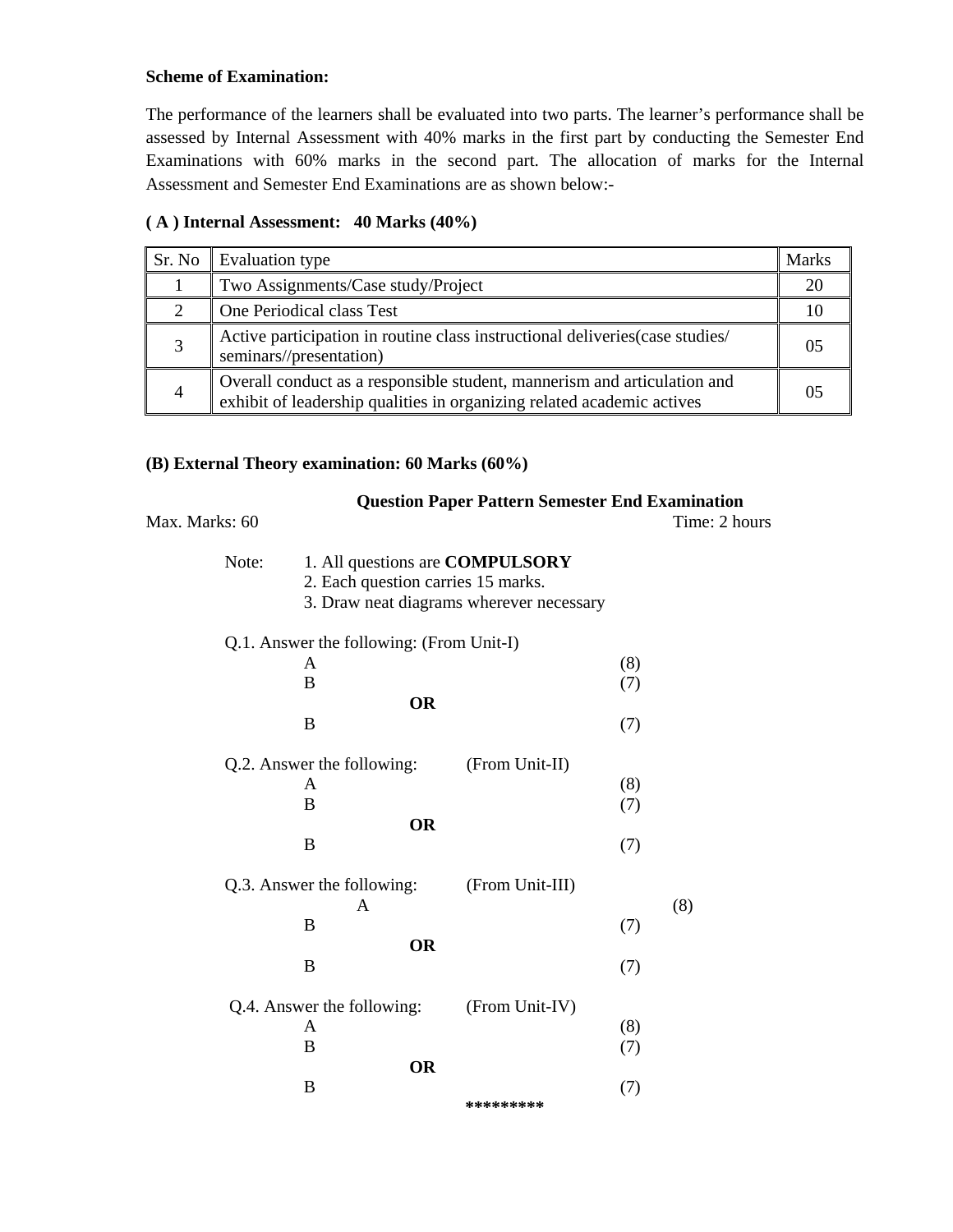#### **COURSE CODE: USECO‐303(A): INDIAN FINANCIAL SYSTEM‐I OR COURSE CODE:USECO‐303(B): RURAL ECONOMICS‐I OR COURSE CODE:USECO‐303(3) : INDUSTRIAL AND LABOUR ECONOMICS‐I OR COURSE CODE: USECO303(D): ECONOMICS OF INSURANCE‐I**

#### COURSE CODE: USECO-303(A): INDIAN FINANCIAL SYSTEM-I

Preamble: The post globalised period has brought about remarkable changes in the financial sector .The purpose of this paper is to acquaint students with the working of the system and the recent changes that have taken place. The operations of both the Central Bank and commercial banks .in an open economy had to be reassessed. The opening of the financial markets and the evolution of new instruments should also be an important constituent of the paper. It was also necessary that financial services be discussed separately as a topic.

UNIT-I: OVERVIEW OF THE INDIAN FINANCIAL SYSTEM (15 lectures) Definition and Meaning of the Financial System - Components of the financial System: Institutions, Instruments, Markets, and Services; Functions and Role of financial system; Financial System and Economic Development - Indicators of Financial Development: FR, FIR, NIR and IR; Financial Sector Reforms: Narasimham Committee Report 1991 and1998.

#### UNIT-II: FINANCIAL INSTITUTIONS (20 lectures)

Central Banking: Functions - traditional and promotional – Monetary Policy of the RBI - Transmission Channels of Monetary policy – *interest rate* channel, exchange rate channel and asset price channel.

Commercial banking: Growth of Commercial banking since independence, nationalization of commercial banks and their performance assessment till 1992 and developments thereafter – Classification of assets (with respect to Balance sheet of Commercial Banks.) and the Issue of nonperforming assets and their management; Capital Adequacy Norms- Basel Accord 1 and 2; Risk management in Indian banks.

Overview of Development Banking in India - Non Banking Finance Companies: Meaning, Types, Growth and Regulation.

#### UNIT-III:THE DERIVATIVES MARKET IN INDIA (10 lectures)

Meaning of derivatives and their significance –need for financial derivatives – types of financial derivatives; pricing of derivatives; Derivatives trading in India.

#### REFERENCES

- 1) PathakBharati (2008): The Indian Financial System –Markets, Institutions, and Services, Second Edition.Pearson education
- 2) Bhole L. M. (2008): Financial Institutions and Markets, Growth and Innovation, Tata McGraw-Hill, New Delhi.
- 3) Bodie, Z. et. el. (2009), Financial Economics, Pearson Education, New Delhi.
- 4) Paul, J. and P. Suresh (2008), Management of Banking and Financial Services, Pearson Education, Delhi.
- 5) Khan, M.Y. (2007): Financial Services, Tata McGraw Hill, New Delhi.
- 6) Hull John (2002): Introduction to Futures and Options Market, Prentice Hall of India, New Delhi.
- 7) Reserve Bank of India (various issues) Report on Currency and Finance, RBI, Mumbai.
- 8) Reserve Bank of India (1997) Occasional Papers, Vol. 18, Nos. 2 & 3, RBI, Mumbai.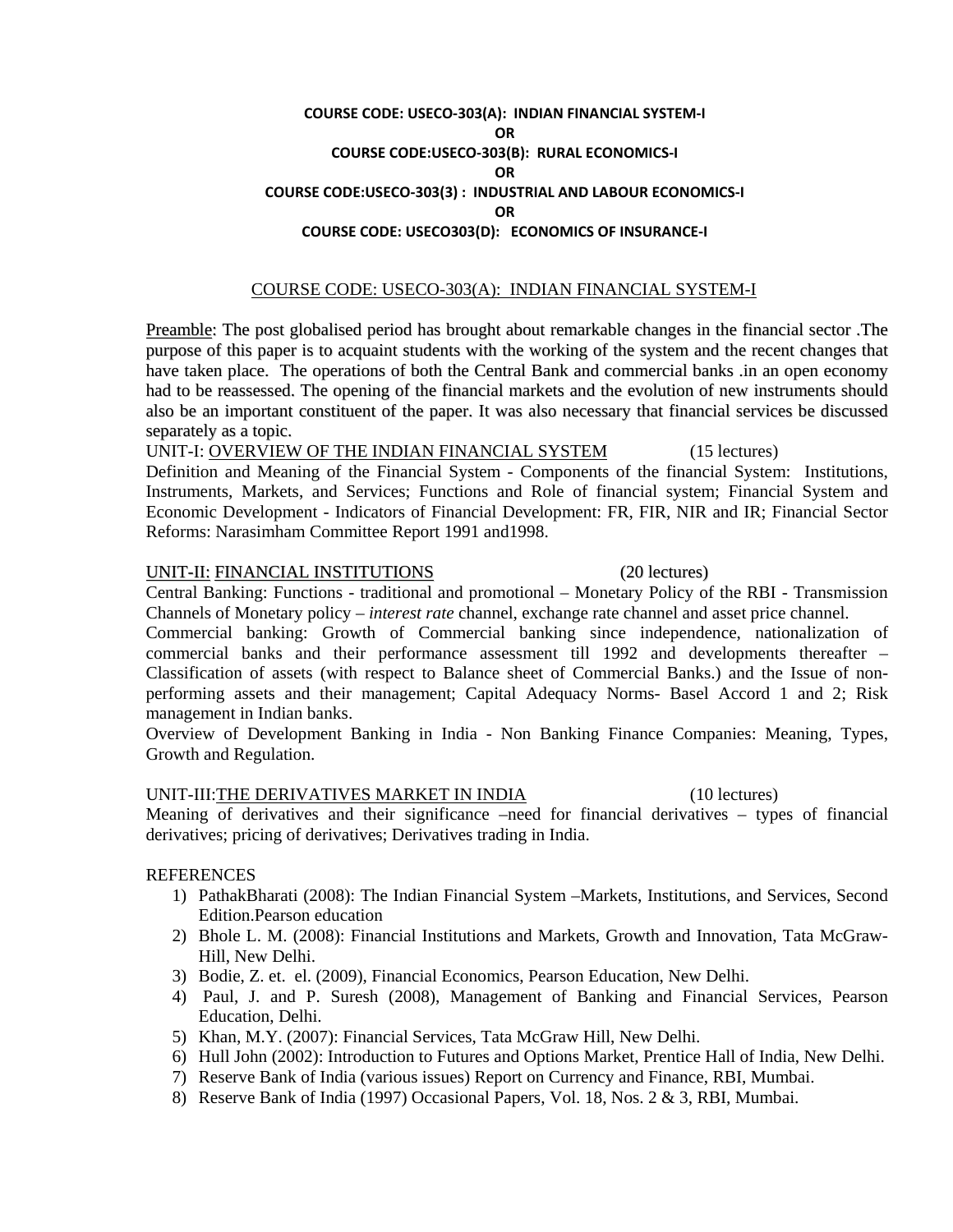#### **COURSE CODE: USECO-303(B):RURAL ECONOMICS-I**

Preamble: The place of rural economics in the overall economic literature is unique in the context of the Indian economy. The development programmes in India are cantered around the rural area. The paper is intended to highlight the working and significance of the rural economy along with the institutional involvement in implementing the government programmes. Agriculture, allied sectors, the non-farm sector and Co-operative movement is the thrust area of the paper.

#### **UNIT-I:FEATURES OF RURAL ECONOMY**: (15Lectures)

Characteristics and composition of rural economy – Linkages of farm and non-farm sector – Indicators of rural development – Agripreneurship and agribusiness – Diversification of Rural Economy: Agriculture and allied activities (fisheries, horticulture, floriculture); Forestry in India.

#### **UNIT-II:THEORETICAL PERSPECTIVES**: (15 Lectures)

Sectoral overview of development – Fei-Rains model, Kuznet curve, HDI, HPI – Spread and Backwash Effects – Dualism – Regional Imbalance – Balalnced and Unbalalnced Growth.

#### **UNIT-III:INDIA'S AGRICULTURAL ECONOMY**: (15 Lectures)

Role and Importance of Agriculture in Economic Development – Trends in Agricultural growth and Agricultural Productivity – Agricultural Instability and Agricultural Pricing Policy – New Agricultural Strategy – Sustainable Agriculture- Emerging Trends in Agricultural Technology: Dry Land Farming, Use of Bio-technology techniques.

#### REFERENCES:

Bardhan P. (1984), Land, Labour and Rural Poverty, Oxford University Press, New Delhi.

Bilgram S. A. R. (1996), Agricultural Economics, Himalaya Publishing House, New Delhi.

Chadha G. K. and A. N. Sharma (1977), Growth, Employment and Poverty: Change and Continuity in Rural India, Vikas Publication, New Delhi.

Dantwala M. L. et.al. (1991), Indian Agricultural Development Since Independence, Oxford & IBH, New Delhi.

Government of India (1976), Report of the National Commission on Agriculture, New Delhi.

Gulati A and T. Kelly (1999), Trade Liberalization and Indian Agriculture, Oxford University Press, New Delhi.

*Memoria*, *C.B.* (recent edition) Agricultural Problem of India, KitabMahal, New Delhi.

Rao C. H. Hanumantha (1994), Agricultural Growth, Rural Poverty and Environmental Degradation in India, Oxford University Press, New Delhi.

Rao C. H. Hinumantha (1975), Agricultural Growth, Rural Poverty and Environmental Degradation in India, Oxford University press, New Delhi.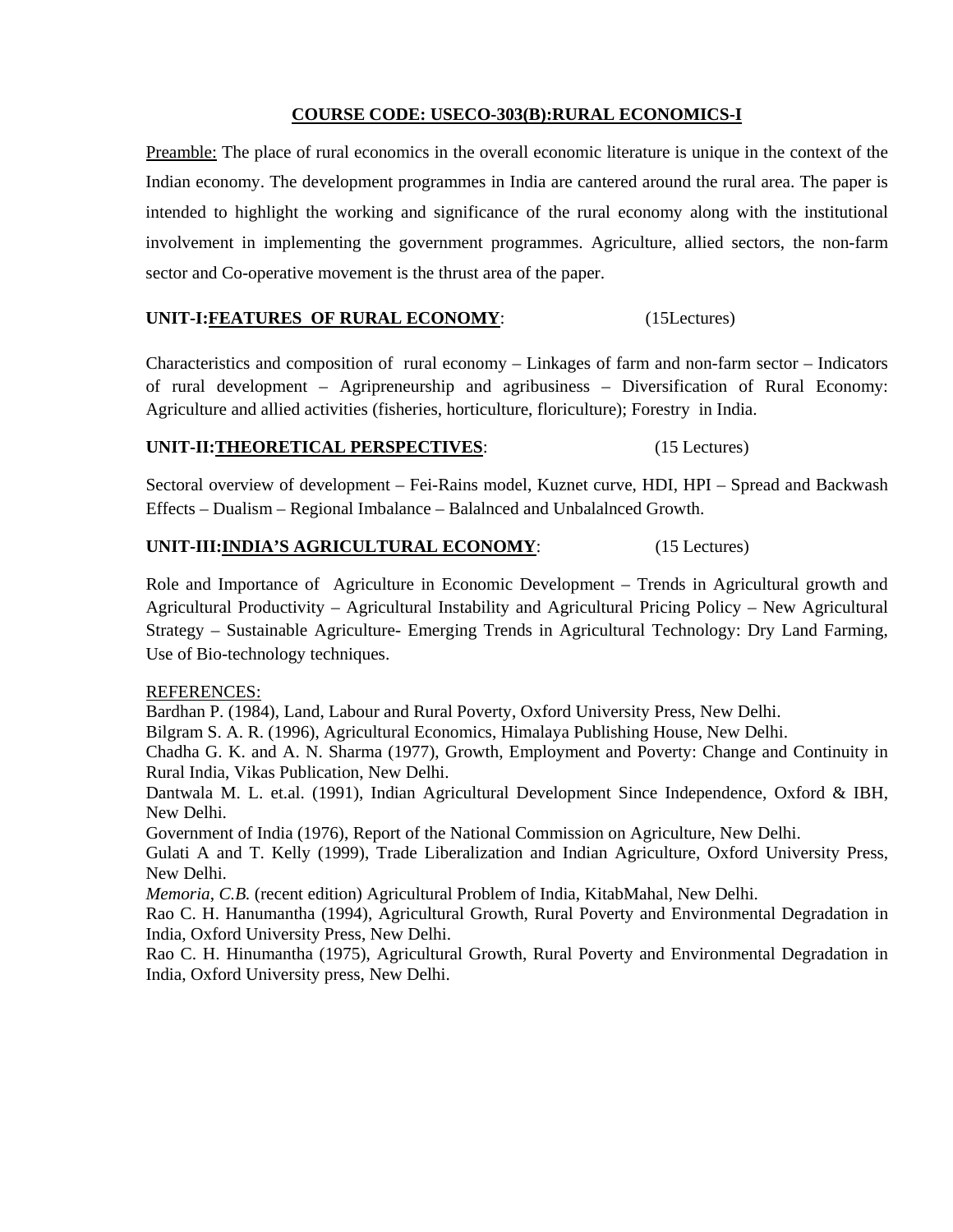### **COURSE CODE: USECO-303 (C) :INDUSTRIAL AND LABOUR ECONOMCS-I**

**Preamble:** This paper intends to provide knowledge about the study of Industrial Development and Industrial Relations in India. The issues pertaining to the labour market, wage theories, employment policies, trade unions and collective bargaining in a globalize economy have become vitally important for developing countries. This paper exposes students to theoretical as well as empirical issues relating to industrial development and the labour market with special reference to India.

# **UNIT-I:** INTRODUCTION **(Lectures 15)**

Nature and Scope of Industrial Economics:; Problems in Industrial Economics; A framework of Industrial Economics - Concept and Organization of a firm - Forms and characteristics of industrial organization**:** Sole proprietorship**,** Partnership**,** Joint Stock Company, Co-operative sector and MNCs.

# **UNIT-II:LOCATION AND DISPERSION THEORIES (Lectures 15)**

Location Theory: Basic Elements of Location Decisions; Location Models - Theories of industrial location: Weber, Sargent and Florence Theories - Factors affecting industrial location - Constraints on growth - Factors affecting industrial productivity and capacity utilization ; Diversification; Integration and merger of industrial units; Dispersion and problem of regional imbalance.

# **UNIT-III:INDUSTRIAL PRODUCTIVITY AND INDUSTRIAL DEVELOPMENT IN INDIA: (Lectures 15)**

Concept and measurement of productivity – Productivity in Indian industries; Meaning, causes and measures of Industrial sickness – Changing structure of the Indian industry since Independence; Role of state with special reference to MRTP Act; Industrial Policies and economic reforms; industrial growth and pattern; Impact of WTO on Indian industry.

### References**:**

- 1. Barthwal, R. R. (1985), Industrial Economics, Wiley Eastern Ltd., New Delhi.
- 2. Desai, B. (1999), Industrial Economy in India, Himalaya Publishing House, Mumbai.
- 3. Hay. D. and D.J. Morris (1979), Industrial Economics: Theory and Evidence. Oxford University Press, New Delhi.
- 4. Kuchhal, S.C. (1980). Industrial Economy of India, Chaitanya Publishing Houses, Allahabad.
- 5. Singh, A and AN. Sadhu (1988), Industrial Economics, Himalaya Publishing House, Bombay.
- 6. Jalan, B. (1996), India's Economic Policy, Viking, New Delhi.
- 7. Sandesara, J. C. (1992), Industrial Policy and Planning 1947-1991 : Tendencies, Interrelations and Issues; Sage Publications India Pvt. Ltd., New Delhi.
- 8. Sen, A. and B. Chatterjee (2001), Indian Economy : Agenda for the 21st Century (Essays in honour of Professor P. A. Brahmananda), Deep and Deep Publications Pvt. Ltd., New Delhi.

### **COURSE CODE: USECO-303(D): ECONOMICS OF INSURANCE-I**

**Preamble:** To reduce uncertainty and risk in our economic life, an insurance plays an important role. Its role in mobilizing country's saving and canalizing them into capital formation and thereby contribute to economic development of a country is well known. In India, insurance industry is an important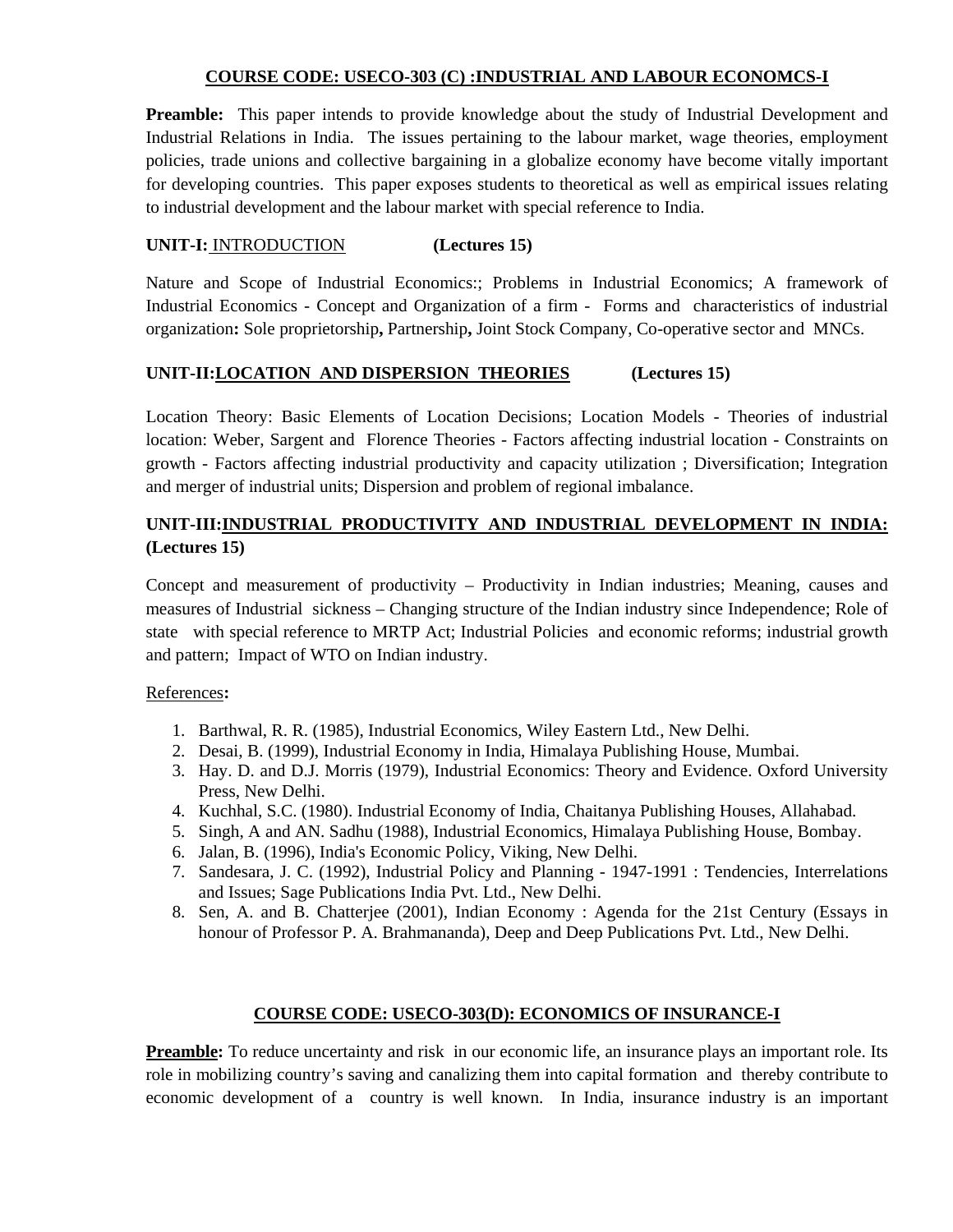constituent of financial services industry and is a major investment institution and prominent player in the capital market. With opening of the insurance business for the private sector, the interest in the subject has increased. This paper on Economics of Insurance attempts to give a fairly comprehensive view of the subject to the undergraduate students in Economics.

### UNIT-I:INTRODUCTION [15 lectures]

Definition of Insurance; Purpose and need of insurance; insurance as a social security tool; Risk pooling and risk transfer, Social Vs private insurance; Life Vs non-life insurance.

# **UNIT-II:**RISK AND RISK MANAGEMENT [15 lectures]

Fundamentals of uncertainty and risk; pure risk and speculative risk; Expected utility and decisionmaking under uncertainty; Expected utility and the demand for insurance; Moral hazard and insurance demand; concept of risk management; Essentials of risk management; Elements of risk management— Risk assessment; Risk control and risk financing. Concept, fundamentals and Types of reinsurance.

# **UNIT-III:** INSURANCE AND ECONOMIC DEVELOPMENT [15lectures]

Risk management and insurance in economic development, insurance institutions as financial intermediaries; insurance institutions as investment institutions; insurance institutions in Indian capital market.

### BASIC READING LIST

- Bailey, R. (Ed.) (1999), Underwriting in Life and Insurance, Loma, Atlanta, Ga.
- Black, K and J. Skipper (2000), Life and Health Insurance, Prentice Hall, New Jerssey.
- Bhole, L.M. (2008), The Indian Financial System, Tata McGraw Hill, New Delhi.
- Head, G.L. AND S. Horn II (1991), Essentials of Risk Management, Management Volume I, Insurance Institute of America, Malvem.
- Dionne, G. and S. E. Harrington (Eds.) (1997), Foundations of Insurance Economics, Kluwer Academic Publishers, Boston.
- Gupta, O. S: Life Insurance. Frank Broncos, New Delhi.
- Mishra, M. N; Insurance Principles and practice: S. Chand and Co. New Delhi.
- Mishra, M. N., Insurance Corporation of India. Vol. I, II, III. Jaipur.
- Pathak, B. (2008), Indian Financial System, Pearson Education, New Delhi.
- Pteffer, I. And D.R. Klock (1974), Perspectives on Insurance, Prentice Hall Inc., Engleword, Cliffs.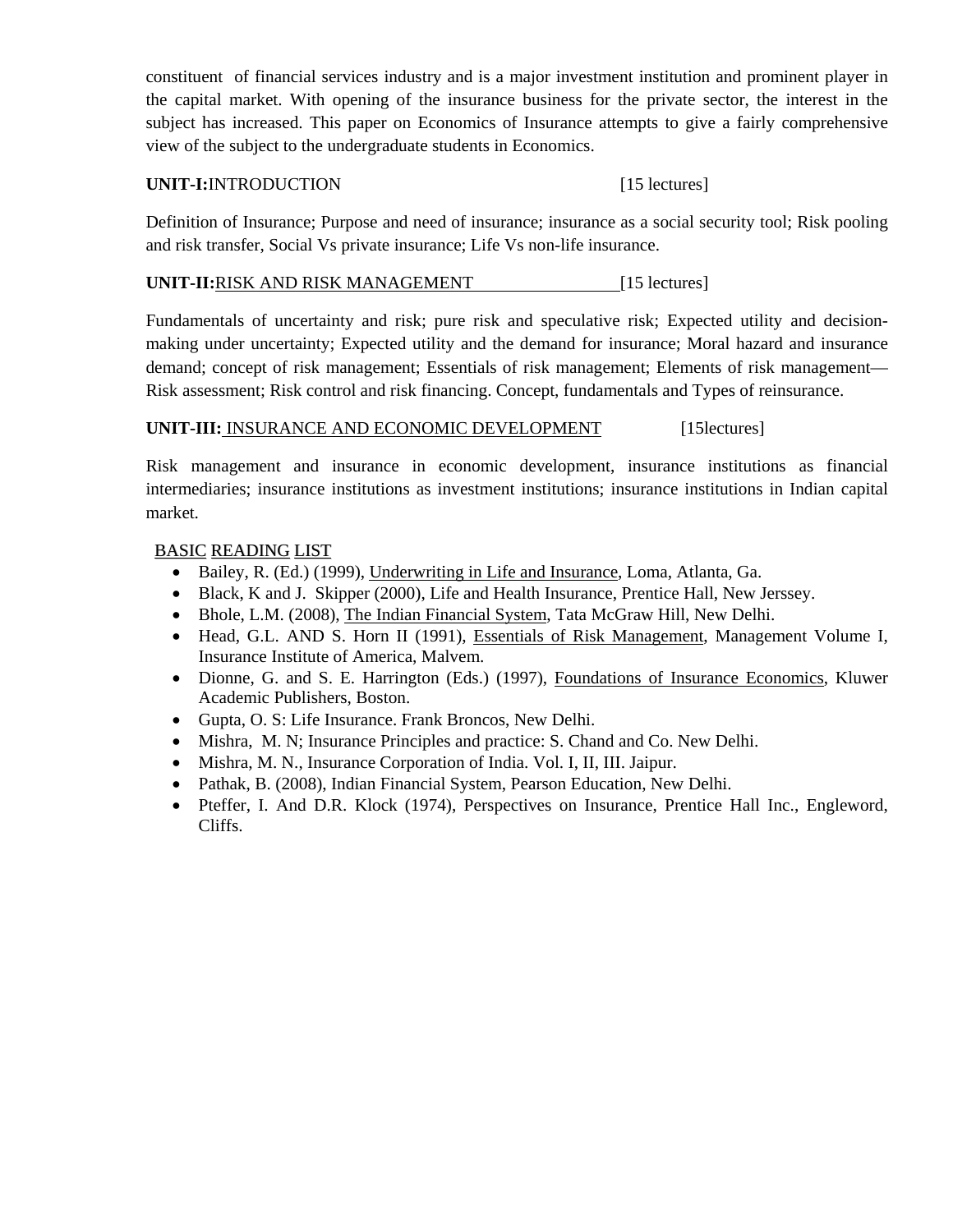#### **Scheme of Examination Elective Papers:**

The performance of the learners shall be evaluated into two parts. The learner's performance shall be assessed by Internal Assessment with 40% marks in the first part by conducting the Semester End Examinations with 60% marks in the second part. The allocation of marks for the Internal Assessment and Semester End Examinations are as shown below:-

# **( A ) Internal Assessment: 40 Marks (40%)**

| Sr. No         | <b>Evaluation type</b>                                                                                                                             | <b>Marks</b>   |
|----------------|----------------------------------------------------------------------------------------------------------------------------------------------------|----------------|
|                | Two Assignments/Case study/Project                                                                                                                 | 20             |
| $\gamma$       | One Periodical class Test                                                                                                                          |                |
| 3              | Active participation in routine class instructional deliveries (case studies/<br>seminars//presentation)                                           | 0 <sub>5</sub> |
| $\overline{4}$ | Overall conduct as a responsible student, mannerism and articulation and<br>exhibit of leadership qualities in organizing related academic actives | 05             |

#### **(B) External Theory examination: 60 Marks (60%)**

#### **Question Paper Pattern Semester End Examination**

#### Max. Marks: 60 Time: 2 hours

- Note: 1. All questions are **COMPULSORY**
	- 2. Each question carries 15 marks.
	- 3. Draw neat diagrams wherever necessary

### Q.1. Answer the following:

| A (From Unit-I)<br>B (From Unit-II)<br>C (From Unit-III)<br>Q.2. Answer the following: (From Unit-I) | (5)<br>(5)<br>(5) |
|------------------------------------------------------------------------------------------------------|-------------------|
| A                                                                                                    | (8)               |
| B                                                                                                    | (7)               |
| <b>OR</b>                                                                                            |                   |
| B                                                                                                    | (7)               |
| Q.3. Answer the following:                                                                           | (From Unit-II)    |
|                                                                                                      |                   |
| A                                                                                                    | (8)               |
| B                                                                                                    | (7)               |
| <b>OR</b>                                                                                            |                   |
| B                                                                                                    | (7)               |
| Q.4. Answer the following:                                                                           | (From Unit-III)   |
|                                                                                                      |                   |
| A                                                                                                    | (8)               |
| B                                                                                                    | (7)               |
| <b>OR</b>                                                                                            |                   |
| B                                                                                                    | (7)               |
|                                                                                                      |                   |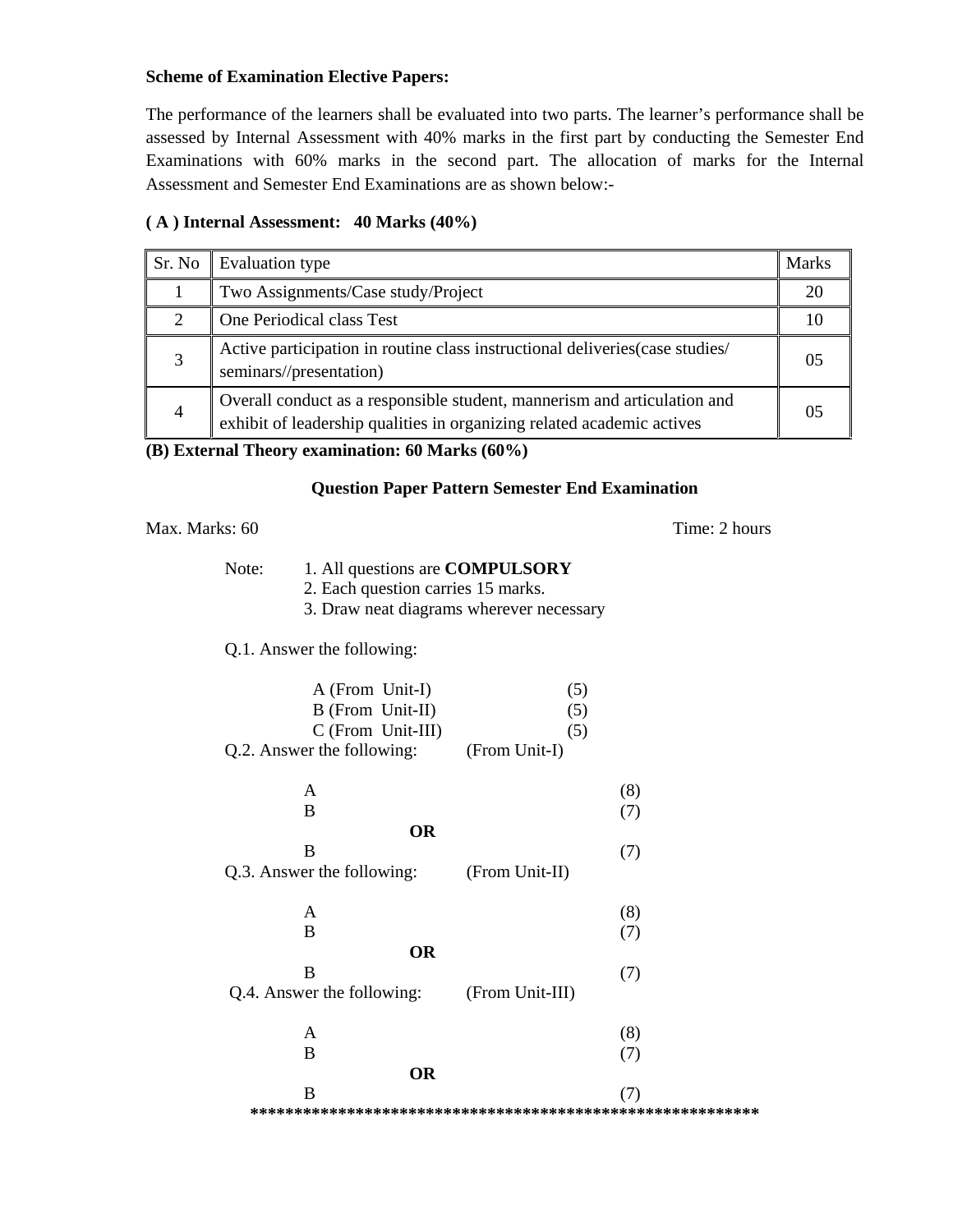#### **SEMESTER IV**

#### **COURSE CODE: USECO-401: ADVANCE ECONOMIC THEORY-II**

**Preamble:** The paper deals with four areas of Economics: Microeconomics, Macroeconomics including Open- economy macroeconomics, International Trade Theory and Public Economics.

SEMESTER–IV deals with Aggregate Demand and Aggregate Supply analysis and extends the IS=LM model to open economy. There is also one module each on International Trade Theory and Public Economics.

#### Unit-I : IS-LM Model **(12 Lectures) (12 Lectures)**

 Money Market Equilibrium: The LM Curve; The Product Market Equilibrium: The IS Curve, The IS and LM curves combined – Factors influencing Equilibrium income and the interest Rate, Monetary influence: Shift in the LM schedule- Real influences : Shift in the IS schedule; Relative Effectiveness of Monetary and Fiscal policy: Policy Effectiveness and the slope of the IS schedule- Policy Effectiveness and the slope of the LM schedule; Derivation of the Macroeconomic (Aggregate) Demand curve from the IS-LM schedule, Aggregate Supply and the Phillip's curve, Determination of Price level and Aggregate Output using AD and AS Curves **Unit-II: Open Economy Macroeconomics (12 Lectures)**  Fixed versus flexible exchange rate regime, Determination of Exchange rate in free Markets, Mundell- Fleming Model- the impossible trinity. The concept of Real Exchange Rate, Purchasing Power Parity Theory. Disequilibrium in the Balance of Payment and Balance of Payment Adjustment: devaluation, reduction in absorption, direct controls, Currency Crisis **Unit-III: International Trade (10 Lectures)**  Classical Theory of International Trade, Haberler's Theory of Opportunity Cost; Heckscher - Ohlin Theory of Trade, Law of Reciprocal Demand and Offer Curves- Equilibrium price in International Trade, Free trade versus Protection in Trade PolicyTariffs and their effects **Unit-IV: Public Economics (11 Lectures)**  Market failure and role of the state, Public Goods, Public Expenditure Theory: Free Rider Problem, Efficiency condition for public goods, Principles of Taxation: Horizontal and Vertical Equity, Ability to pay and Benefit Approach Tax Incidence, Excess Burden of Taxation. **References**  1 Froyen R T Macroeconomics : Theories and Policies , Delhi Pearson Education Asia, 2001 [Module 1] 2 Mankiw N Gregory, Macroeconomics, 6e New York, Worth Publishers 2003, [Module 1,2] 3 Dornbusch R S, Fischer and R Startz, Macroeconomics 8e New Delhi Tata Mc Grow Hill 2004

#### [Module 1,2,3]

- 4 Musgrave R A and P B Musgrave, Public Finance in Theory and Practice, 5e New York, McGrow Hill International Edition, 1989 [Module 4]
- 5 Stiglitz J Economics of Public Sector 3e New York W W Norton and Co 2000, [Module 4]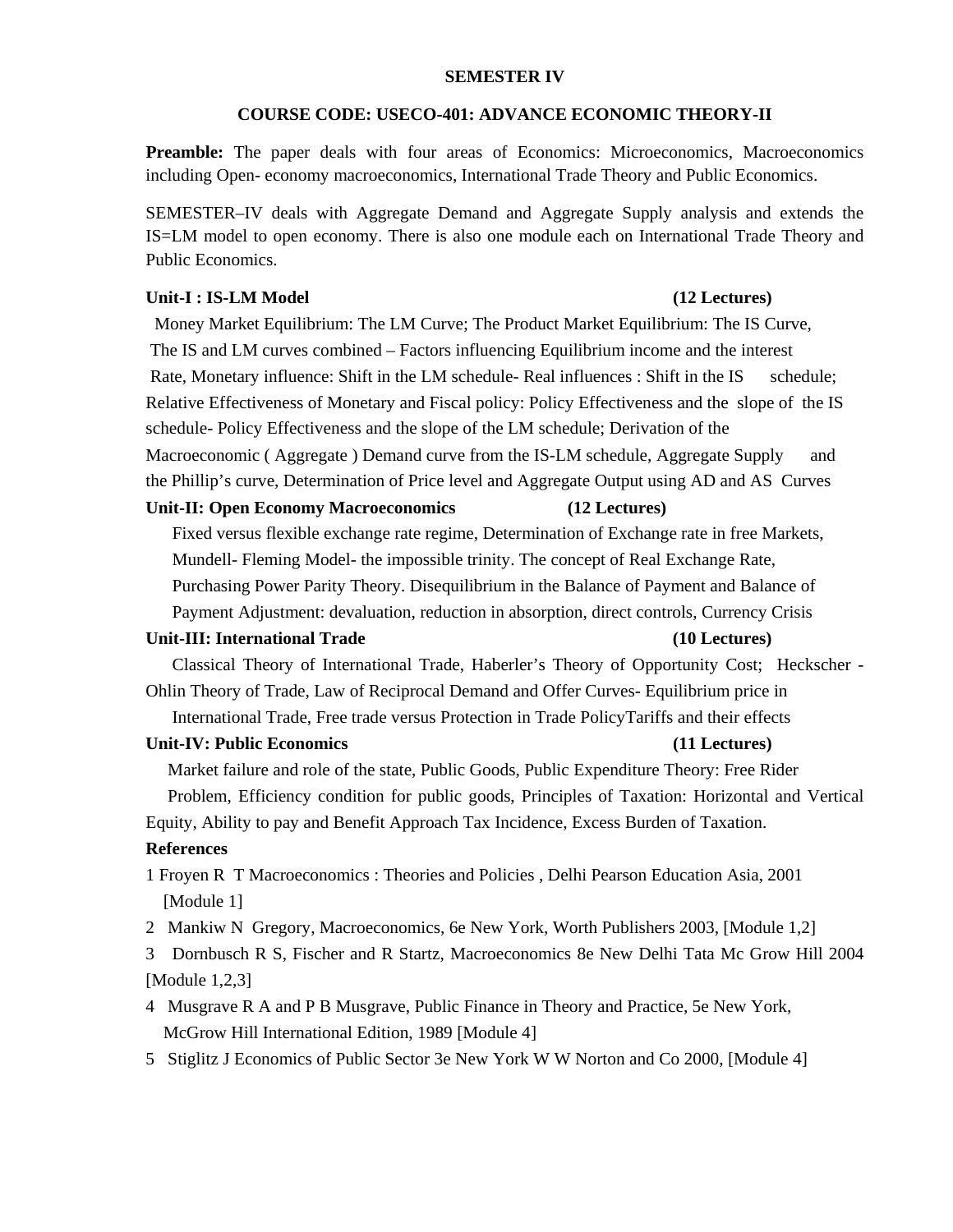# **COURSE CODE: USECO-402: GROWTH AND DEVELOPMENT-II**

*Preamble*: The two papers on growth and development aim at introducing concepts, theories, processes and policies regarding growth and development. The meaning of development as it has evolved over the years is clarified. The contemporary as well as classic theories of growth, development and underdevelopment are considered in detail. Theories and issues related to population, poverty and human resources are considered. Urban and rural aspects of the development process are studied and so too are the international aspects of development. The approach has been to cover all important areas of development economics.

Unit-I Population and Human Resources (14)

Demographic transition, microeconomic household theory of fertility, approaches to population policy, Human Capital and its role in development, Health and Nutrition in development.

Unit-II Structural Transformation (12)

The Kuznets-Clark thesis, Causes of urbanization, migration and development, policies for the urban informal sector, women in the informal sector, Role of agriculture in economic development, policies for rural development

#### Unit-III International Aspects of Development (14)

Trade strategies for development: export promotion versus import substitution, financing of balance of payments deficits, foreign direct investment and multinational corporations, foreign portfolio investments and developing countries.

#### Unit-IV Agencies of Development (10)

Market, State, and Voluntary sector as agencies of development, Types of Planning – Changing role of development planning, Models of development planning, Gender budgeting. Role of International Agencies in development – World Bank and IMF – structural adjustment and stabilization, WTO

#### **References**:

- 1. Todaro, Michael P. and Stephen C. Smith. *Economic Development*, 8e. Delhi: Pearson Education, 2003.
- 2. Misra, S.K. and Puri. *Growth and Development*. Mumbai: Himalaya Publishers, 2005.
- 3. Thirlwall, A.P. *Growth and Development* 8e*.* New York: Palgrave MacMillan, 2005.
- 4. Meier, Gerald M. and James E. Rauch. *Leading Issues in Economic Development,* 8e*.* New Delhi: Oxford Univ. Press, 2006.

#### **Scheme of Examination:**

The performance of the learners shall be evaluated into two parts. The learner's performance shall be assessed by Internal Assessment with 40% marks in the first part by conducting the Semester End Examinations with 60% marks in the second part. The allocation of marks for the Internal Assessment and Semester End Examinations are as shown below:-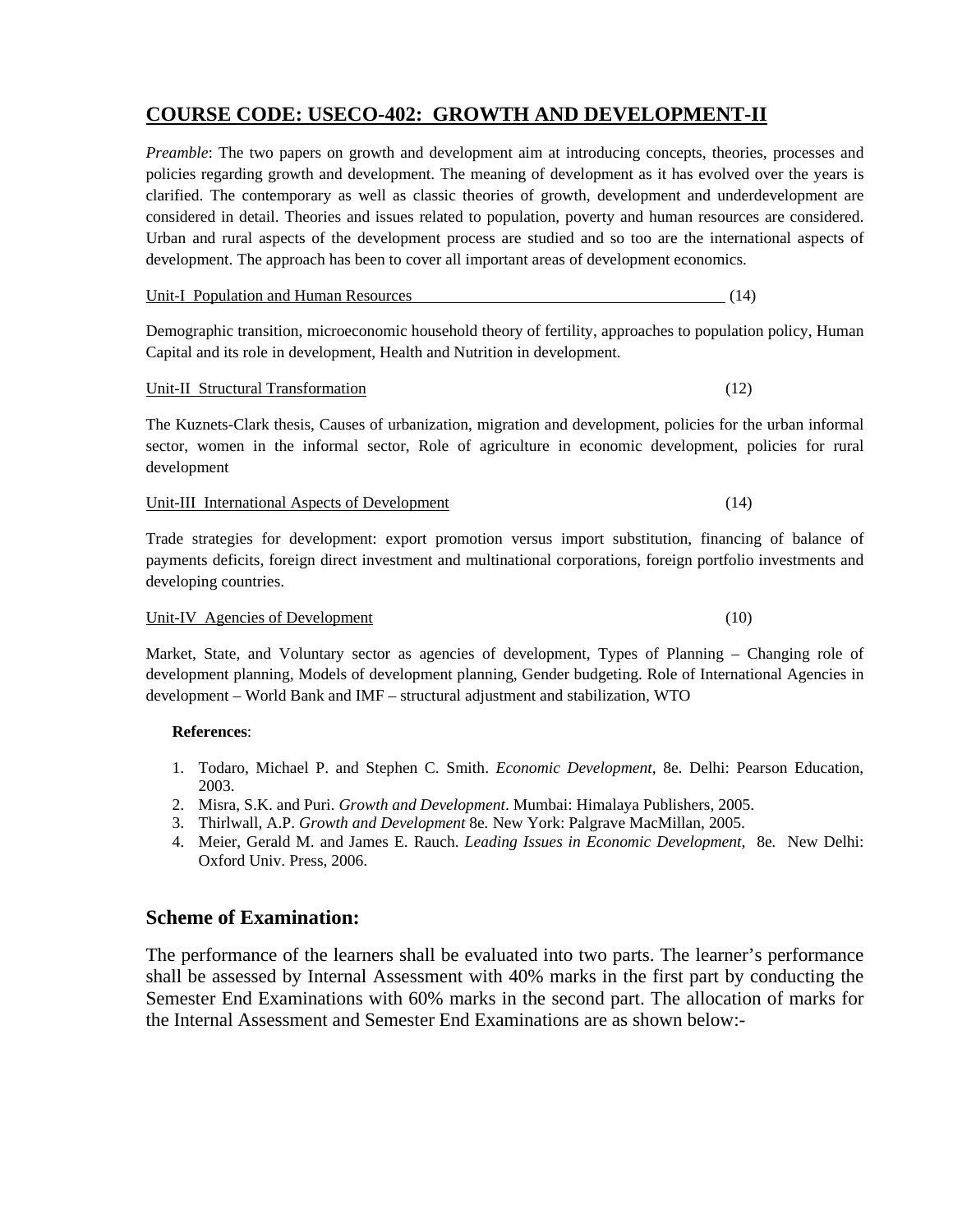# **( A ) Internal Assessment: 40 Marks (40%)**

| Sr. No Evaluation type                                                                                                                                | Marks |
|-------------------------------------------------------------------------------------------------------------------------------------------------------|-------|
| Two Assignments/Case study/Project                                                                                                                    |       |
| One Periodical class Test                                                                                                                             |       |
| Active participation in routine class instructional deliveries (case<br>studies/seminars//presentation)                                               |       |
| Overall conduct as a responsible student, mannerism and articulation<br>and exhibit of leadership qualities in organizing related academic<br>actives |       |

# **(B) External Theory examination: 60 Marks (60%)**

|                                           | <b>Question Paper Pattern Semester End Examination</b>                                                                                                         |
|-------------------------------------------|----------------------------------------------------------------------------------------------------------------------------------------------------------------|
|                                           | Time: 2 hours                                                                                                                                                  |
|                                           | 1. All questions are <b>COMPULSORY</b>                                                                                                                         |
|                                           | 2. Each question carries 15 marks.                                                                                                                             |
|                                           | 3. Draw neat diagrams wherever necessary                                                                                                                       |
|                                           |                                                                                                                                                                |
| A                                         | (8)                                                                                                                                                            |
| B                                         | (7)                                                                                                                                                            |
|                                           | <b>OR</b>                                                                                                                                                      |
| B                                         | (7)                                                                                                                                                            |
|                                           |                                                                                                                                                                |
| A                                         | (8)                                                                                                                                                            |
| B                                         | (7)                                                                                                                                                            |
|                                           | <b>OR</b>                                                                                                                                                      |
| <sub>B</sub>                              | (7)                                                                                                                                                            |
|                                           |                                                                                                                                                                |
| A                                         | (8)                                                                                                                                                            |
| B                                         | (7)                                                                                                                                                            |
|                                           | <b>OR</b>                                                                                                                                                      |
| B                                         | (7)                                                                                                                                                            |
| Q.4. Answer the following: (From Unit-IV) |                                                                                                                                                                |
| A                                         | (8)                                                                                                                                                            |
| B                                         | (7)                                                                                                                                                            |
|                                           | <b>OR</b>                                                                                                                                                      |
| B                                         | (7)                                                                                                                                                            |
|                                           |                                                                                                                                                                |
|                                           | Max. Marks: 60<br>Note:<br>Q.1. Answer the following: (From Unit-I)<br>Q.2. Answer the following: (From Unit-II)<br>Q.3. Answer the following: (From Unit-III) |

# **COURSE CODE: USECO-403(A): INDIAN FINANCIAL SYSTEM-II**

# **OR**

# **COURSE CODE: USECO-403(B): RURAL ECONOMICS-II**

# **OR**

# **COURSE CODE:USECO-403©: INDUSTRIAL AND LABOUR ECONOMICS-II**

# **OR**

# **COURSE CODE: USECO- 403(D): ECONOMICS OF INSURANCE-II**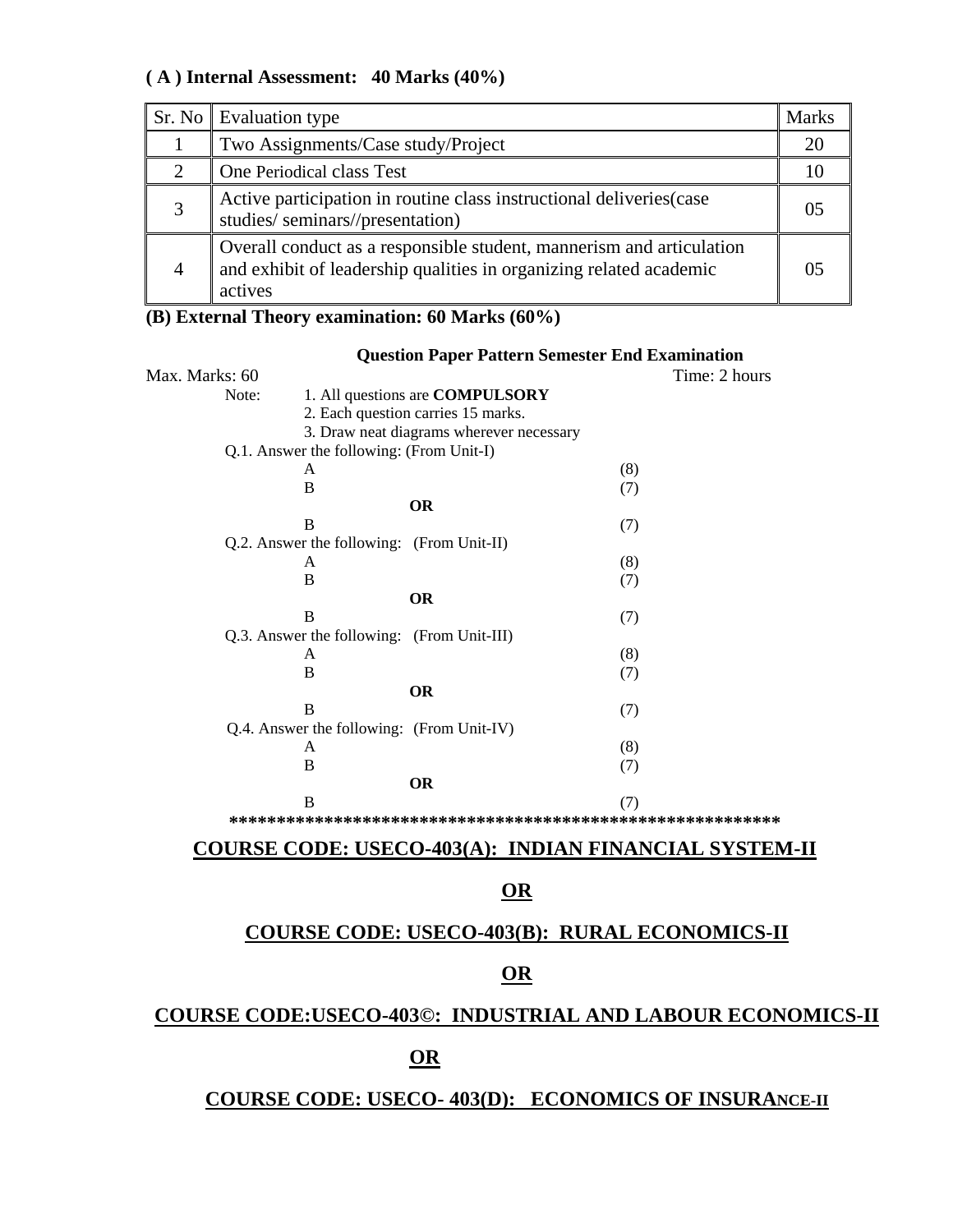### **COURSE CODE: USECO-403(A): INDIAN FINANCIAL SYSTEM-II**

**Preamble**: The post globalised period has brought about remarkable changes in the financial sector .The purpose of this paper is to acquaint students with the working of the system and the recent changes that have taken place. The operations of both the Central Bank and commercial banks .in an open economy had to be reassessed. The opening of the financial markets and the evolution of new instruments should also be an important constituent of the paper. It was also necessary that financial services be discussed separately as a topic.

#### Unit-I **FINANCIAL MARKETS** (15 lectures)

Money Market: Meaning - Constituents of organized money market and reforms; Features of Indian Money Market.

Capital Market: Overview of History of Indian Capital; Phases of Growth of Indian Capital Market since 1947; Primary Market: Free pricing regime, book-building, green-shoe option, on-line IPOs; Secondary Market: organization, management and membership of stock exchanges, listing, trading and settlement systems; Overview of Debt Market in India – Interlink between Money Market and Capital Market.

 Foreign Exchange Market: Constituents/ players in the market – Growth since 1991- Rate of Exchange and its influence on financial flows.

#### **Unit-II FINANCIAL INSTRUMENTS** (15 lectures)

Traditional Instruments: Equities, Debentures and Bonds; New Instruments: Floating Rate Bonds, Zero interest bonds, Deep Discount bonds, Auction rated debentures, securitized papers, collateralized debt obligations, Inverse float bonds.

#### **Unit-III FINANCIAL SERVICES & REGULATION** (15 lectures)

Classification, Importance and working of financial services – insurance, mutual funds, leasing, venture financing, credit rating, merchant banking, e - banking, factoring and forfeiting - Micro finance and financial inclusion.Regulation of the financial system: RBI, SEBI, and IRDA.

#### **REFERENCES**

- 9) Pathak Bharati (2008): The Indian Financial System –Markets, Institutions, and Services, Second Edition.Pearson education
- 10) Bhole L. M. (2008): Financial Institutions and Markets, Growth and Innovation, Tata McGraw-Hill, New Delhi.
- 11) Bodie, Z. et. el. (2009), Financial Economics, Pearson Education, New Delhi.
- 12) Paul, J. and P. Suresh (2008), Management of Banking and Financial Services, Pearson Education, Delhi.
- 13) Khan, M.Y. (2007): Financial Services, Tata McGraw Hill, New Delhi.
- 14) Reserve Bank of India (various issues) Report on Currency and Finance, RBI, Mumbai.
- 15) Reserve Bank of India (1997) )Occasional Papers, Vol. 18, Nos. 2 & 3, RBI, Mumbai.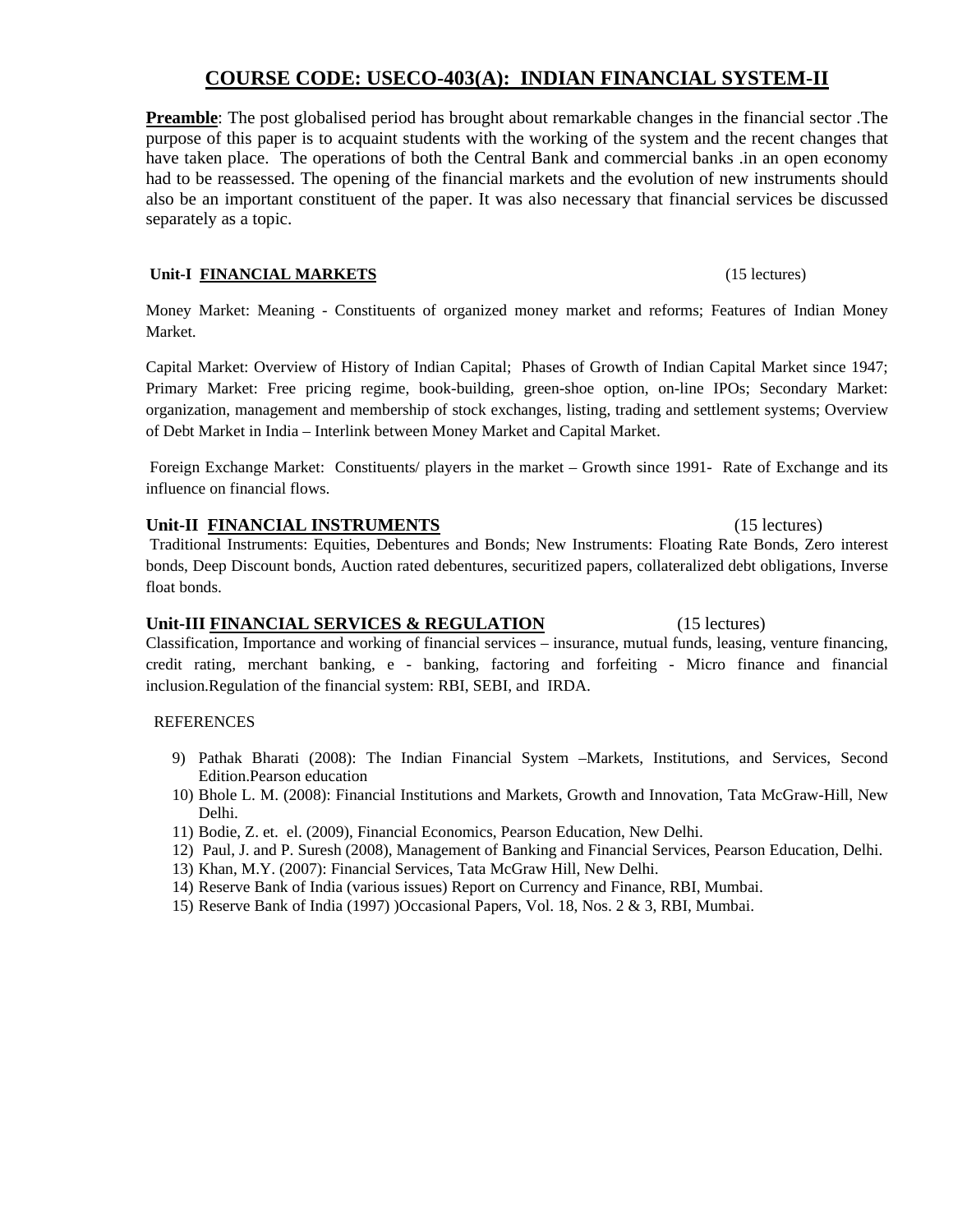# **COURSE CODE: USECO-403(B): RURAL ECONOMICS-II**

Preamble: The place of rural economics in the overall economic literature is unique in the context of the Indian economy. The development programmes in India are cantered around the rural area. The paper is intended to highlight the working and significance of the rural economy along with the institutional involvement in implementing the government programmes. Agriculture, allied sectors, the non-farm sector and Co-operative movement is the thrust area of the paper.

#### Unit-I **RURAL INDUSTRIALISATION**: (15 Lectures)

Rural Industrialisation: Agro industries, Agro-based industried, Food processing industries: Dairy, Sugar and Cotton Textiles. Role and Significance of District Industries Centres (DICs), Confederation of Indian Industries (CII), Federation of Indian Chember of Commerce and Industries (FICCI), Asscham and Small and Medium Enterprises (SMEs).

#### **Unit-II RURAL INFRASTRUCTURE**: (15 Lectures)

Role and significance in Rural Development of : Rural Electrification – Irrigation - Transport and Communications – Markets – Education – Health – Sanitaion - PURA (Provision of Urban amenities in Rural Areas).

#### **Unit-III INSTITUTIONS FOR RURAL DEVELOPMENT**: (15 Lectures)

Co-operative Movement – National Cooperative Development Corporation -

NGOs – Regional Rural Banks (RRBs)- NABARD – SIDBI - Microfinance and Self Help Group (SHGs) .

#### REFERENCES:

Bilgram S. A. R. (1996), Agricultural Economics, Himalaya Publishing House, New Delhi.

Chadha G. K. and A. N. Sharma (1977), Growth, Employment and Poverty: Change and Continuity in Rural India, Vikas Publication, New Delhi.

Gulati A and T. Kelly (1999), Trade Liberalization and Indian Agriculture, Oxford University Press, New Delhi.

*Memoria*, *C.B.* (recent edition) Agricultural Problem of India, Kitab Mahal, New Delhi.

Popala T. S. (1982), Rural Industrialisation in India, Himalaya Publishing House, Bombay.

Rao C. H. Hanumantha (1994), Agricultural Growth, Rural Poverty and Environmental Degradation in India, Oxford University Press, New Delhi.

Visana P. and R. Basant (1994), Non-Agriculture Employment in India: Trend and Prospects, Sage Publication, New Delhi.

Wanmali S. and C. Ramesamy (Eds) (1995), Developing Rural Infrastrure, Macmillan, New Delhi.

# **COURSE CODE: USECO-403(C): INDUSTRIAL AND LABOUR ECONOMICS-II**

**Preamble:** This paper intends to provide knowledge about the study of Industrial Development and Industrial Relations in India. The issues pertaining to the labour market, wage theories, employment policies, trade unions and collective bargaining in a globalize economy have become vitally important for developing countries. This paper exposes students to theoretical as well as empirical issues relating to industrial development and the labour market with special reference to India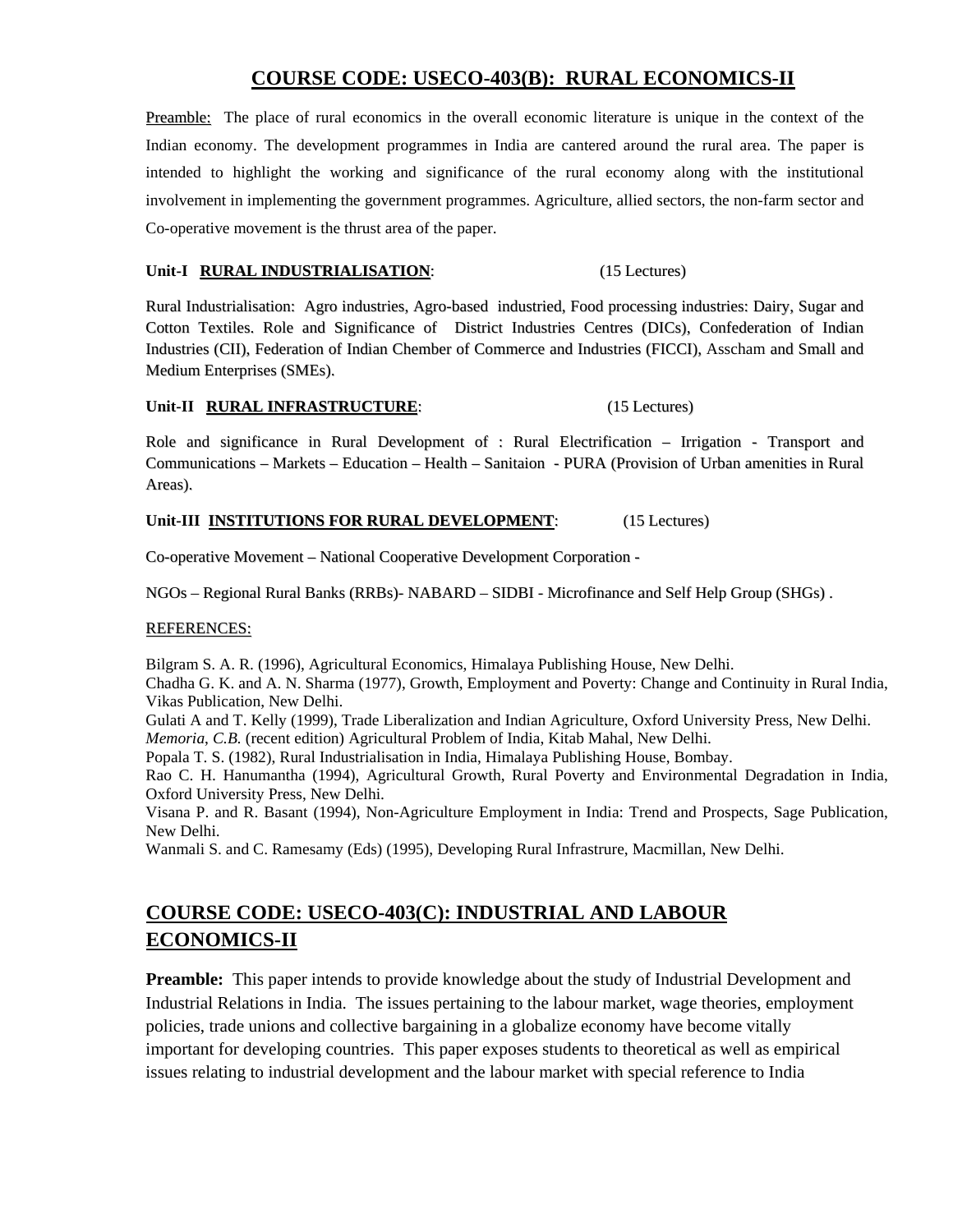#### **Unit-I** LABOUR MARKET AND WAGE DETERMINATION: **(Lectures 15)**

 Nature and characteristics of labour markets in developing countries like India; Labour market policies; Methods of Recruitment and Placement; Employment Service organization in India - Impact of Rationalization , Technological Change and Modernization on Employment in Organized Private Industry and Public Sector.

Classical, neo-classical and bargaining theories of wage determination; Concept of minimum wage, living wage and fair wage in theory and practice; Discrimination in labour markets; -Analysis of rigidity in labour markets; National wage policy.

#### **Unit-II** INDUSTRIAL RELATIONS: **(Lectures 15)**

Theories of Labour Movement – Growth pattern and structure of labour unions in India; Causes of industrial disputes and their settlement and prevention mechanism; Role of tripartism; Labour legislation in India.

# **Unit-III** STATE AND LABOUR: **(Lectures 15)**

State and social security of labour – Concept of social security and its evolution, Social assistance and social insurance; Review and appraisal of state policies with respect to social security and labour welfare in India; Special problems of labour: Child labour, female labour, Discrimination and gender bias in treatment of labour; Labour Market reforms – Exit policy, need for safety nets; Second National Commission on Labour; Globalization and labour markets.

### References**:**

- 1. Barthwal, R. R. (1985), Industrial Economics, Wiley Eastern Ltd., New Delhi.
- 2. Desai, B. (1999), Industrial Economy in India, Himalaya Publishing House, Mumbai.
- 3. Hay. D. and D.J. Morris (1979), Industrial Economics: Theory and Evidence. Oxford University Press, New Delhi.
- 4. Kuchhal, S.C. (1980). Industrial Economy of India, Chaitanya Publishing Houses, Allahabad.
- 5. Singh, A and AN. Sadhu (1988), Industrial Economics, Himalaya Publishing House, Bombay.
- 6. Sandesara, J. C. (1992), Industrial Policy and Planning 1947-1991 : Tendencies, Interrelations and Issues; Sage Publications India Pvt. Ltd., New Delhi.
- 7. Jhabvala, R. and R. K. Subrahmanya (Eds.) (2000), The Unorganised Sector : Work Security and Social Protection; Sage Publications, New Delhi.
- 8. McConnell, C. R. and S. L. Brue (1986), Contemporary Labour Economics, McGraw-Hill, New York.
- 9. Papola, T. S., P. P. Ghosh and A. N. Sharma (Eds.) (1993), Labour, employment and Industriel Relations in India, B. R. Publishing Corporation, New Delhi.
- 10. Venkata Ratnam, C. S. (2001), Globalization and Labour-Management Relations : Dynamics of Change, Sage Publications/Response Books, New Delhi.

# **COURSE CODE: USECO- 403(D): ECONOMICS OF INSURANCE-II**

**Preamble:** To reduce uncertainty and risk in our economic life, an insurance plays an important role. Its role in mobilizing country's saving and canalizing them into capital formation and thereby contribute to economic development of a country is well known. In India, insurance industry is an important constituent of financial services industry and is a major investment institution and prominent player in the capital market. With opening of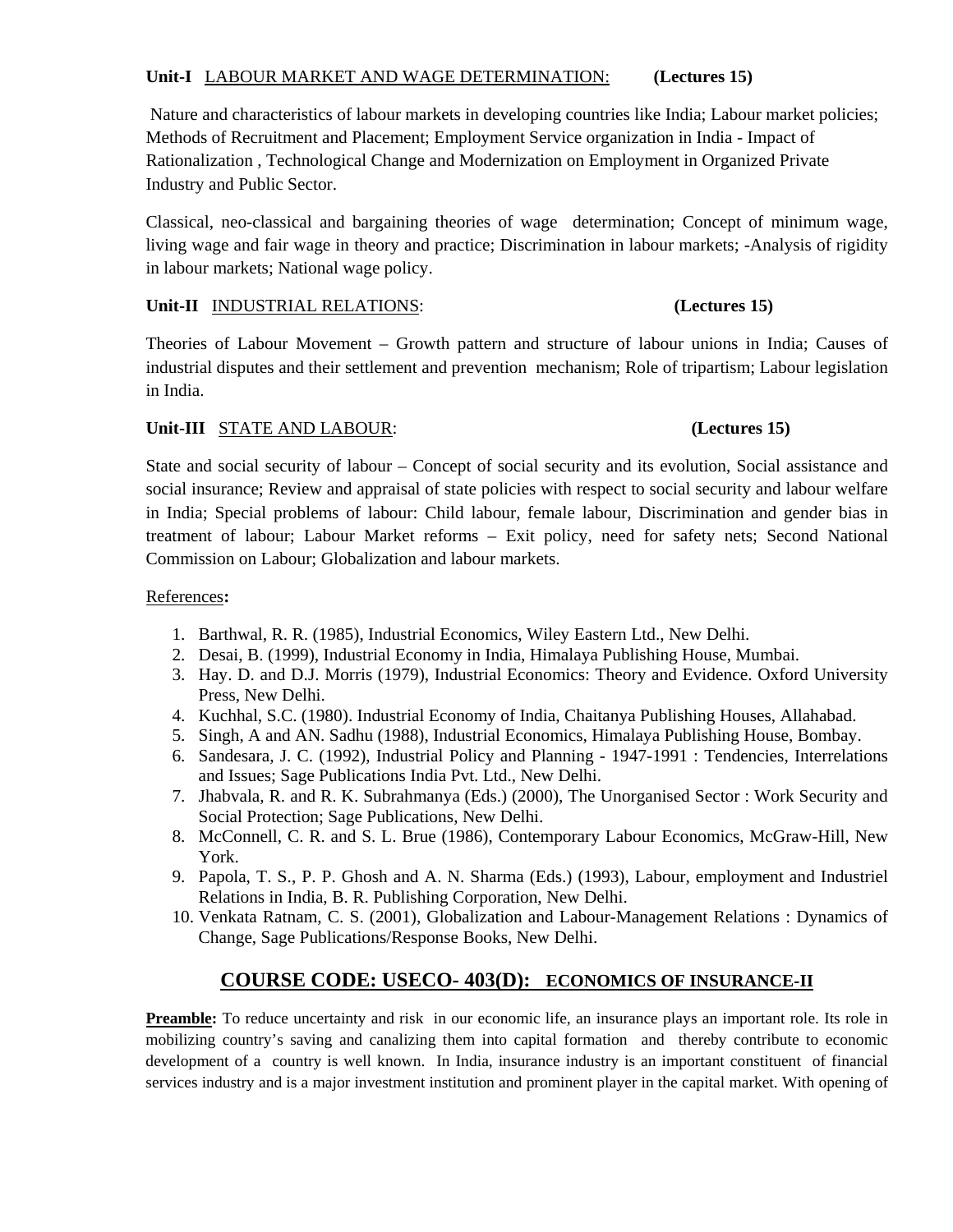the insurance business for the private sector, the interest in the subject has increased. This paper on Economics of Insurance attempts to give a fairly comprehensive view of the subject to the undergraduate students in Economics.

#### Unit-I ESSENTIALS OF LIFE AND HEALTH INSURANCE [15 lectures]

Fundamentals of life and health insurance; Functions of life and health insurance; Mathematical basis of life insurance. Selection and Classification of risks; Basics of premium construction; Principles of underwriting of life anad health insurance.

#### Unit-II ESSENTIALS OF GENERAL INSURANCE [15lectures]

Definition of general insurance; Types of general insurance; importance of general insurance; importance of general insurance in a country's economic development; Physical hazard, Moral hazard; Marketing of general insurance; Technology development and general insurance.

#### **Unit-III** REGULATION INSURANCE [15 lectures]

Regulation of insurance; Purpose of government intervention in markets; Theories of regulation; Insurance business in India and its regulation; Insurance Regulation and Development Act (IRDA).

References:

- Bailey, R. (Ed.) (1999), Underwriting in Life and Insurance, Loma, Atlanta, Ga.
- Black, K and J. Skipper (2000), Life and Health Insurance, Prentice Hall, New Jerssey.
- Bhole, L.M. (2008), The Indian Financial System, Tata McGraw Hill, New Delhi.
- Bickelhaupt, D.L. (1992), General Insurance, Irwin Inc., Burr Ridge, III.
- Dionne, G. and S. E. Harrington (Eds.) (1997), Foundations of Insurance Economics, Kluwer Academic Publishers, Boston.
- Finsinger, J. and M. Pauly (Eds) (1986), The Economics of Insurance Regulation: A Cross National Study, Macmillan, London.
- Gupta, O. S: Life Insurance. Frank Broncos, New Delhi.
- Mishra, M. N; Insurance Principles and practice: S. Chand and Co. New Delhi.
- Mishra, M. N., Insurance Corporation of India. Vol. I, II, III. Jaipur.
- Pathak, B. (2008), Indian Financial System, Pearson Education, New Delhi.
- Pteffer, I. And D.R. Klock (1974), Perspectives on Insurance, Prentice Hall Inc., Engleword, Cliffs.

# **Scheme of Examination: (Electives):**

The performance of the learners shall be evaluated into two parts. The learner's performance shall be assessed by Internal Assessment with 40% marks in the first part by conducting the Semester End Examinations with 60% marks in the second part. The allocation of marks for the Internal Assessment and Semester End Examinations are as shown below:-

#### **( A ) Internal Assessment: 40 Marks (40%)**

|   | Sr. No Evaluation type                                                                                  | <b>Marks</b> |
|---|---------------------------------------------------------------------------------------------------------|--------------|
|   | Two Assignments/Case study/Project                                                                      |              |
|   | One Periodical class Test                                                                               |              |
| 2 | Active participation in routine class instructional deliveries (case<br>studies/seminars//presentation) |              |